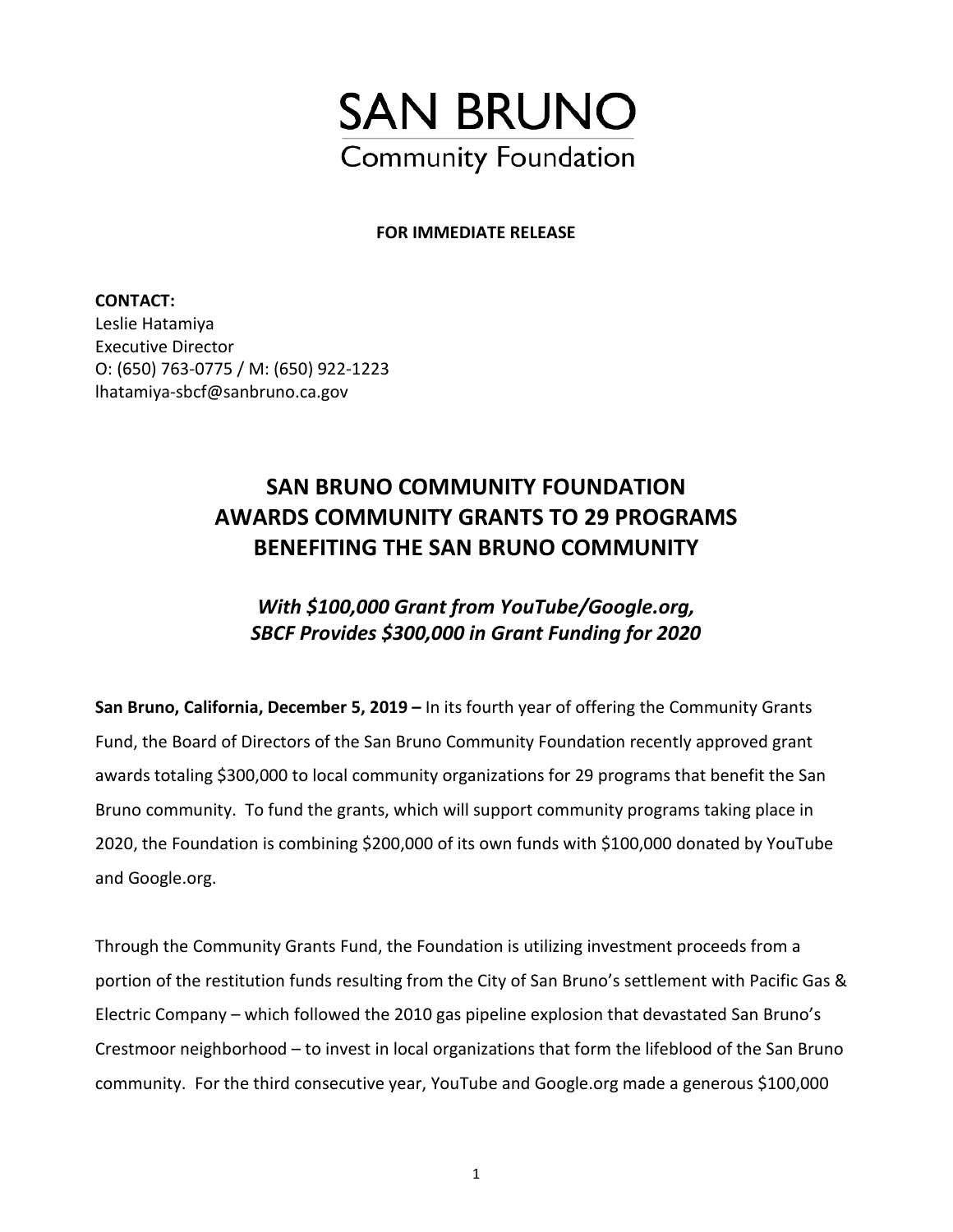contribution to the program, allowing the Foundation to increase the grant funds distributed by 50 percent.

"Through the Community Grants Fund and our support from YouTube and Google.org, we invest in local organizations dedicated to serving the San Bruno community," said Foundation President Frank Hedley. "With this set of grants, the Community Grants Fund will support a diverse group of programs addressing a variety of needs in San Bruno, including Peninsula Volunteers' Meals on Wheels hunger relief program for seniors and people with disabilities, the San Bruno Education Foundation's promotion of Science, Technology, Engineering, and Math programming in the San Bruno Park School District, and Rape Trauma Services' prevention and healing services for survivors of sexual abuse and assault."

The recommended grantees were selected from a competitive pool of grant applications that were received by the program's September 25, 2019, application deadline. A review panel of volunteers, including community members and individuals with grantmaking and nonprofit experience, reviewed and evaluated the applications, ultimately recommending that the Board approve grants to the 29 programs. Most importantly in its evaluation, the panel weighed the benefits of the proposed programs to the San Bruno community. Other criteria the panel considered include each proposal's alignment with one of the Foundation's identified focus areas, program methodology and budget, the requested grant amount in relation to anticipated community benefit, and the applying organization's track record, stability, and financial health.

"YouTube and Google.org are proud to support the San Bruno Community Foundation's Community Grants Fund," said Rebecca Prozan, Senior Manager, Local Policy for Google California. "Together, we're able to leverage the existing work of these organizations and help them continue making a difference in San Bruno, YouTube's home."

The grant awards, which range in size from \$25,000 to \$900, include:

2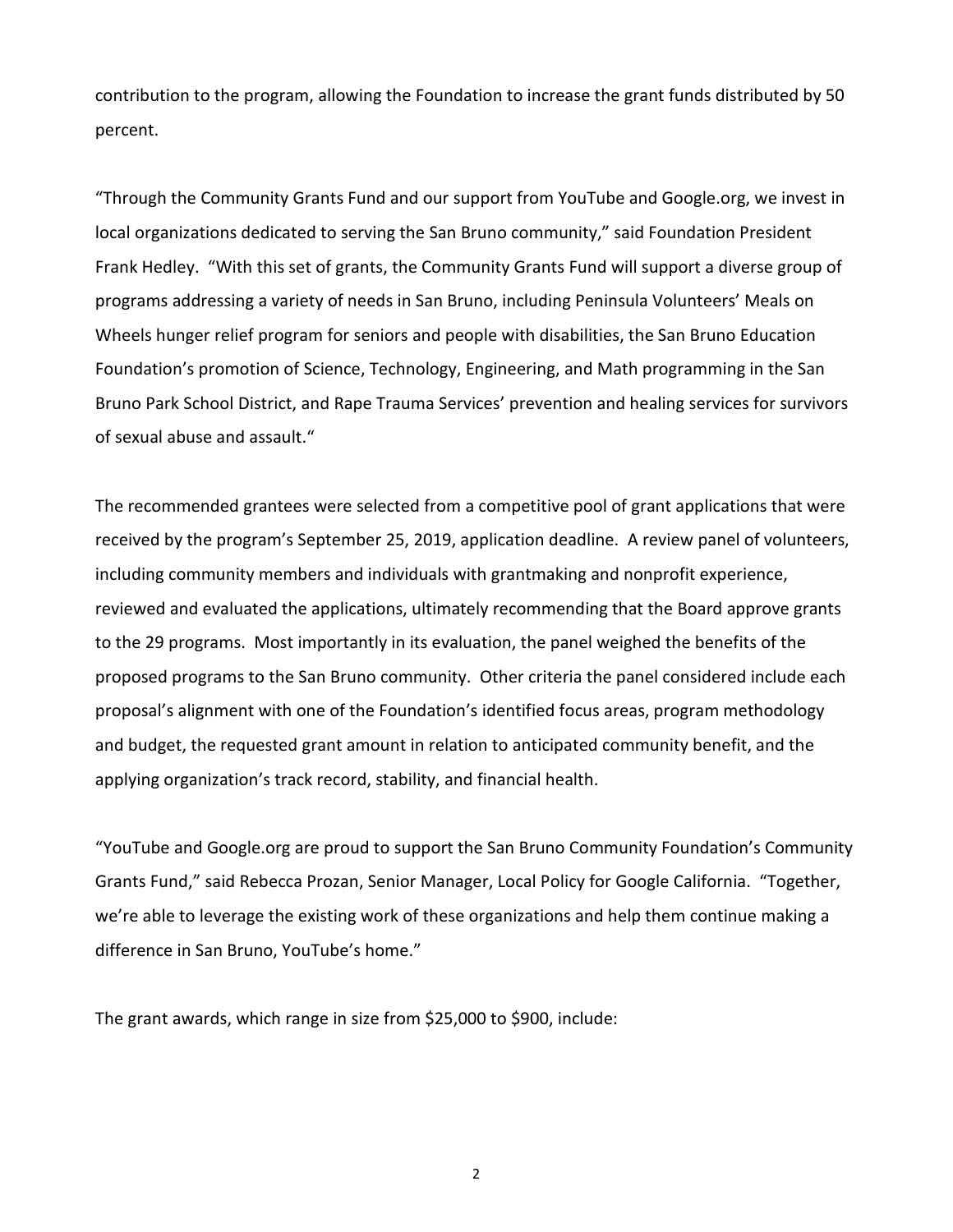- \$4,000 to American Association of University Women (AAUW) North Peninsula Chapter to enable three San Bruno middle school students to attend the Tech Trek science and math summer camp for girls held at Stanford University;
- \$10,000 to Bay Area Bioscience Education Community to provide San Bruno high school and community college teachers with the technical skills, knowledge, and resources to empower them to teach biotechnology curriculum;
- \$10,000 to Capuchino High School Alumni Association to support the purchase and installation of smart televisions for instructional use at Capuchino High School;
- \$22,000 to Catholic Worker Hospitality House for the continued operation of its emergency homeless shelter located at St. Bruno's Catholic Church in downtown San Bruno;
- \$8,000 to the City of San Bruno to support the Narita, Japan, Sister City Exchange Program, which offers a cultural and educational exchange between San Bruno and Narita middle school students, in its 30<sup>th</sup> anniversary year;
- \$10,000 to Community Overcoming Relationship Abuse to provide San Bruno families impacted by intimate partner abuse with 24-hour access to crisis intervention services, including crisis counseling, safety planning, and access to emergency shelter;
- \$10,000 to Edgewood Center for Children and Families to provide support services to kinship families (where relatives assume parenting responsibilities when children can no longer remain with parents, thereby preventing the need for those children to be placed in foster care) in San Bruno;
- \$3,000 to Junior Achievement of Northern California to provide workforce readiness training, including in-class curriculum and on-site shadowing with Bay Area employers, to underserved students at Capuchino High School through the Youth Economic Empowerment Program;
- \$15,000 to Latino Commission on Alcohol and Drug Abuse Services of San Mateo County to expand mental and behavioral health services for individuals in substance abuse recovery in San Bruno;
- \$10,000 to Legal Aid Society of San Mateo County to provide legal assistance to San Bruno residents facing eviction or living in substandard conditions with the goal of keeping them in their homes through the HomeSavers Program;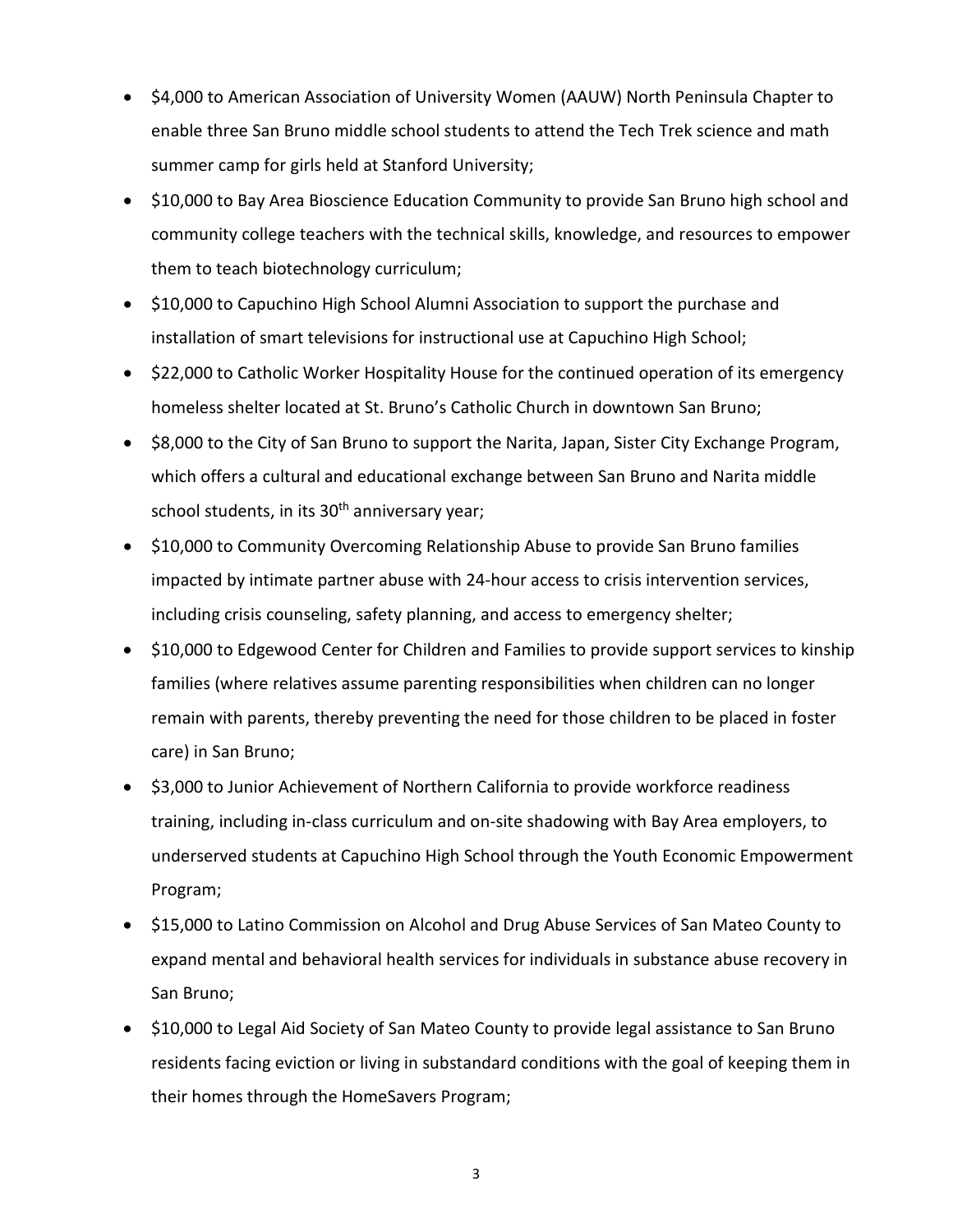- \$15,000 to LifeMoves to provide shelter and comprehensive supportive services to homeless families from San Bruno at its Family Crossroads facility;
- \$5,000 to Marine Science Institute to provide students from low-income San Bruno schools with engaging and interactive marine science instruction through the Discover Our Bay program;
- \$15,000 to My Digital TAT2, Inc., to educate San Bruno Park School District fourth and fifth graders, parents, and teachers on building healthy online habits, behavior, and critical thinking skills;
- \$10,000 to Ombudsman Services of San Mateo County, Inc., to protect the rights of San Bruno residents of long-term care facilities through education, advocacy, and support services;
- \$5,000 to Parents Helping Parents, Inc., to empower San Bruno parents to effectively advocate for their special needs children and navigate the educational, legal, and social service systems of care;
- \$10,000 to Partners and Advocates for Remarkable Children and Adults (PARCA) to offer advocacy, family support groups, information and referral, parent education, inclusive recreation opportunities, and community outreach to San Bruno families with developmentally disabled members;
- \$10,000 to Peninsula Conflict Resolution Center to educate youth in San Bruno's Pacific Islander community on diabetes prevention and treatment through the Pacific Islander Health Ambassador Program;
- \$20,000 to Peninsula Volunteers, Inc., to increase food security and alleviate hunger of older adults and those with disabilities in San Bruno through proper nutritional support and the home delivery of hot meals;
- \$15,000 to Rape Trauma Services to provide a wide array of prevention and healing services for survivors of sexual abuse/assault in San Bruno;
- \$9,100 to the Regents of the University of California to support experiential learning, leadership, and community outreach activities for youth through the San Bruno/South San Francisco 4-H Club;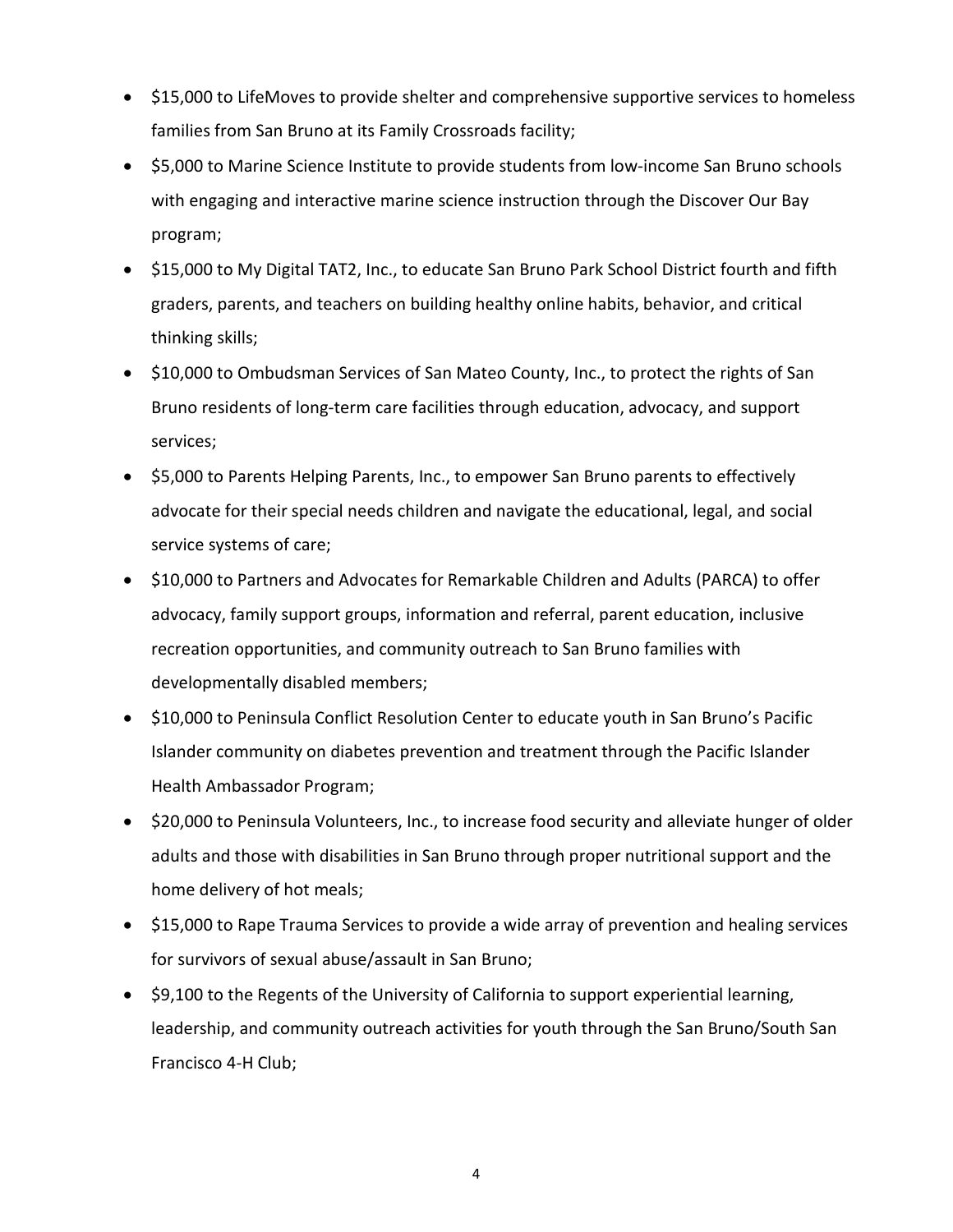- \$8,000 to Rising Sun Center for Opportunity to enable two San Bruno youth to participate in an eight-week summer earn-and-learn experience as energy specialists, providing residential energy- and water-efficiency services in the local community;
- \$10,000 to Samoan Solutions, Inc., for a Samoan cultural educational workshop series, culminating in a stage performance of Samoan legends open to all San Bruno residents;
- \$25,000 to San Bruno Education Foundation to support Science, Technology, Engineering, and Math programming in the San Bruno Park School District by empowering teachers and staff to develop Next Generation Science Standard teaching methodologies and promote problem-solving skills and technological competency in students;
- \$10,000 to Second Harvest of Silicon Valley to serve San Bruno families and individuals at risk for hunger through the distribution of healthy food;
- \$3,000 to Society of West-Coast Artists to host a month-long exhibition of visual artwork by art students at Skyline College and other local colleges at its gallery in downtown San Bruno;
- \$5,000 to StarVista to provide at-risk San Bruno parents and caregivers with support group services that build parent/caregiver capacity, increase their knowledge of stressor impacts and available resources, help them establish supportive networks, improve the caregiverchild relationship, and reduce the causes and effects of toxic stress;
- \$5,000 to Upward Scholars to provide language skills, financial assistance, and mentoring to low-income students, many of them adult immigrants, enrolled in college/vocational classes at Skyline College and participating in the Upward Scholars program;
- \$900 to YMCA of San Francisco to provide diapers to low-income San Bruno families with young children through the YMCA's Community Resource Center; and
- \$17,000 to YMCA of San Francisco to provide mental health services, including crisis intervention and group and individual counseling, to students at Parkside Intermediate School.

The Foundation intends to offer grants through the Community Grants Fund again in 2020, with the online application accessible through the Foundation's website at [www.sbcf.org](http://www.sbcf.org/) in early July.